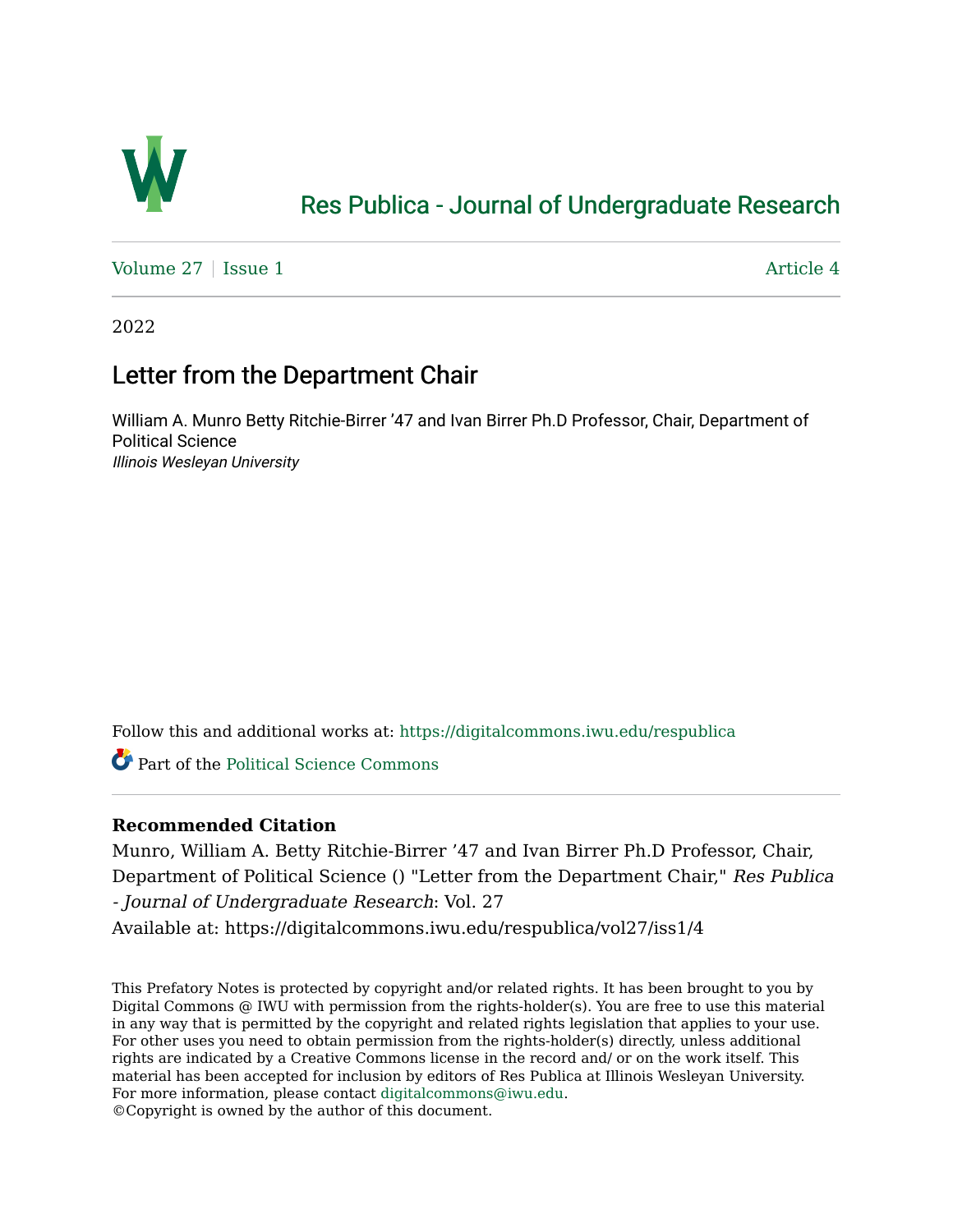Letter from the Department Chair